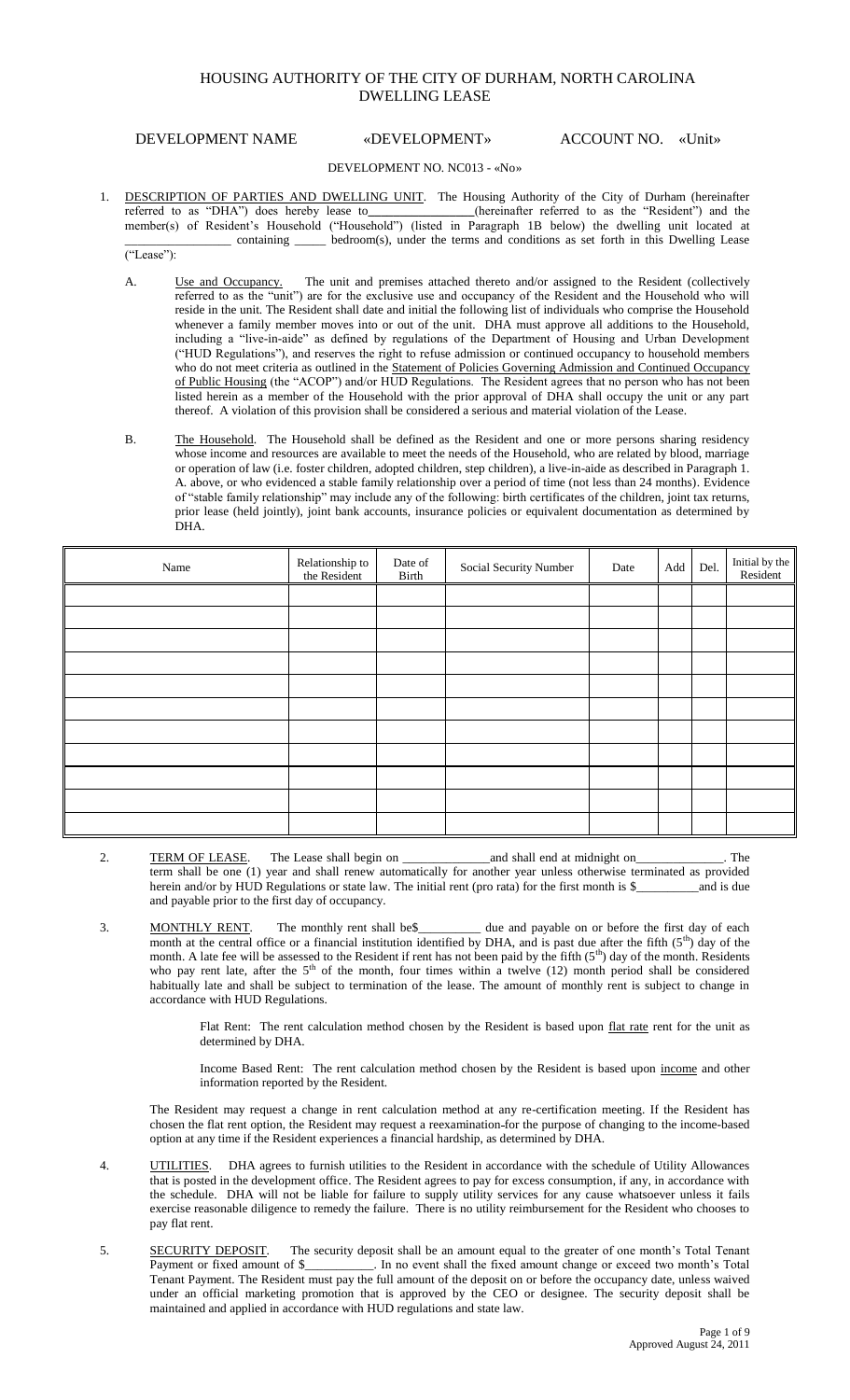- 6. REQUIRED PAYMENTS. In addition to the amount fixed as rent as provided in Paragraph 3 of the Lease, the Resident agrees to pay DHA required payments as follows:
	- A. Amounts chargeable for excess consumption of utilities, additional or special services, use of special equipment, all according to the schedule of amounts fixed for each of said categories by DHA. Charges for repair will be adopted by DHA from time to time and shall be posted in the Central Office and each development office. Said schedules are incorporated herein by reference.
	- B. Reasonable costs of repairs for damage to the unit, development facilities or other development areas intentionally or negligently caused by the Resident the Household, guests or another person under the Resident's or the Household's control.
	- C. Charges for consumption of excess utilities, maintenance, and/or repairs beyond normal wear and tear shall become due and payable on the first day of the second month following the month in which the charge is incurred.
	- D. A \$15.00 charge for late payments of monthly rent as provided in Paragraph 3 of the Lease.
	- E. DHA will not accept personal checks from, or on behalf of the household of rent and/or other charges if the resident previously submitted two (2) returned checks.
	- F. DHA will not accept personal checks after a 14-day late notice is issued.

# 7. RE-DETERMINATION OF ELIGIBILITY, RENT AND UNIT SIZE.

- A. Income Based Rent. Each Resident who has chosen the rent calculation method based upon the income of the Resident and the Household must comply with the following re-determination provisions:
	- DHA shall conduct an annual re-determination examination for each Resident who has opted for the income based rent calculation to determine eligibility, monthly rent and size of unit. The Resident and the Household, as required by HUD Regulations agree to provide, in a form prescribed by DHA, accurate information and facts as to the Resident and the Household, including, without limitation, facts about their ages, income, assets, and employment. The Resident and spouse, and any adult member of the Household if required by DHA, must attend the annual recertification interview and sign the record verifying the information provided.
	- 2. If, upon reexamination, the income of the Resident and/or the Household warrants a change in rent under DHA's approved schedule of rents posted in the development office, a new lease may be executed incorporating a new monthly rent to be charged or DHA will mail a written Notice of Rent Adjustment ("Notice of Adjustment") to the Resident. The Notice of Adjustment shall automatically constitute an amendment to the Lease, adjusting the monthly rent as stated in the Notice of Adjustment.
	- 3. If, upon reexamination, DHA determines that the composition of the Household no longer conforms with DHA's occupancy standards for the unit occupied, the Resident will be so notified and DHA may require the Resident and the Household to move to a unit of appropriate size, as determined by DHA.
	- 4. If the Resident and/or the Household fail or refuse to furnish the information requested by DHA or if the Resident and/or the Household misrepresent the facts upon which the monthly rent is calculated such that the monthly rent charged is less than the monthly rent that should have been charged, DHA, upon discovering the misrepresentation, shall charge the Resident the rent which would have been imposed had the information been properly revealed, retroactively to the date which such increase would have taken place. This retroactive rent becomes due and payable forthwith upon the charge being made. In addition to the charging of retroactive rent in such cases, the misrepresentation shall be a serious and material violation of this Lease. In addition, DHA may elect to pursue other remedies provided by federal or state law.
	- 5. DHA may, at times other than upon annual reexamination, adjust the amount of the monthly rent by written Notice of Adjustment after DHA has determined that an error occurred with respect to a previous rent decision, that a hardship has arisen affecting the Resident's ability to pay, that the statutory limitations upon rent are being exceeded, or as required by HUD Regulations, or DHA policy.
	- 6. Except as otherwise provided above, increases in monthly rent under this Section shall become effective on the first day of the second month following the mailing of the Notice of Adjustment DHA may rely on the statements made by the Resident and/or the Household; if DHA determines such statements are incorrect upon verification or investigation, an error will have occurred justifying a rent adjustment.

The decrease will be effective on the first day of the month following the month in which the change was reported. In cases where the change would have become effective, the change will be made retroactively.

- 7. If, at any regular reexamination or interim re-determination, DHA is unable to verify the Resident's and/or the Household's income, a temporary monthly rent will be charged to the Resident, in which case the Resident must report to DHA every thirty (30) days until a regular monthly rent can be determined. Such regular rent will be effective retroactively to the effective date of the temporary rent; any underpayment will become due and payable immediately to DHA.
- 8. The commencement or termination of employment, public assistance, social security, supplemental security, and/or other income as defined by HUD Regulations paid to the Resident and/or the Household, shall be reported within ten (10) calendar days to DHA. Failure to report this information will be cause to charge rent retroactively, if appropriate, to the date when such payments commenced. Failure to make such reports shall constitute a violation of this Lease and shall be cause for immediate termination of this Lease at the option of DHA.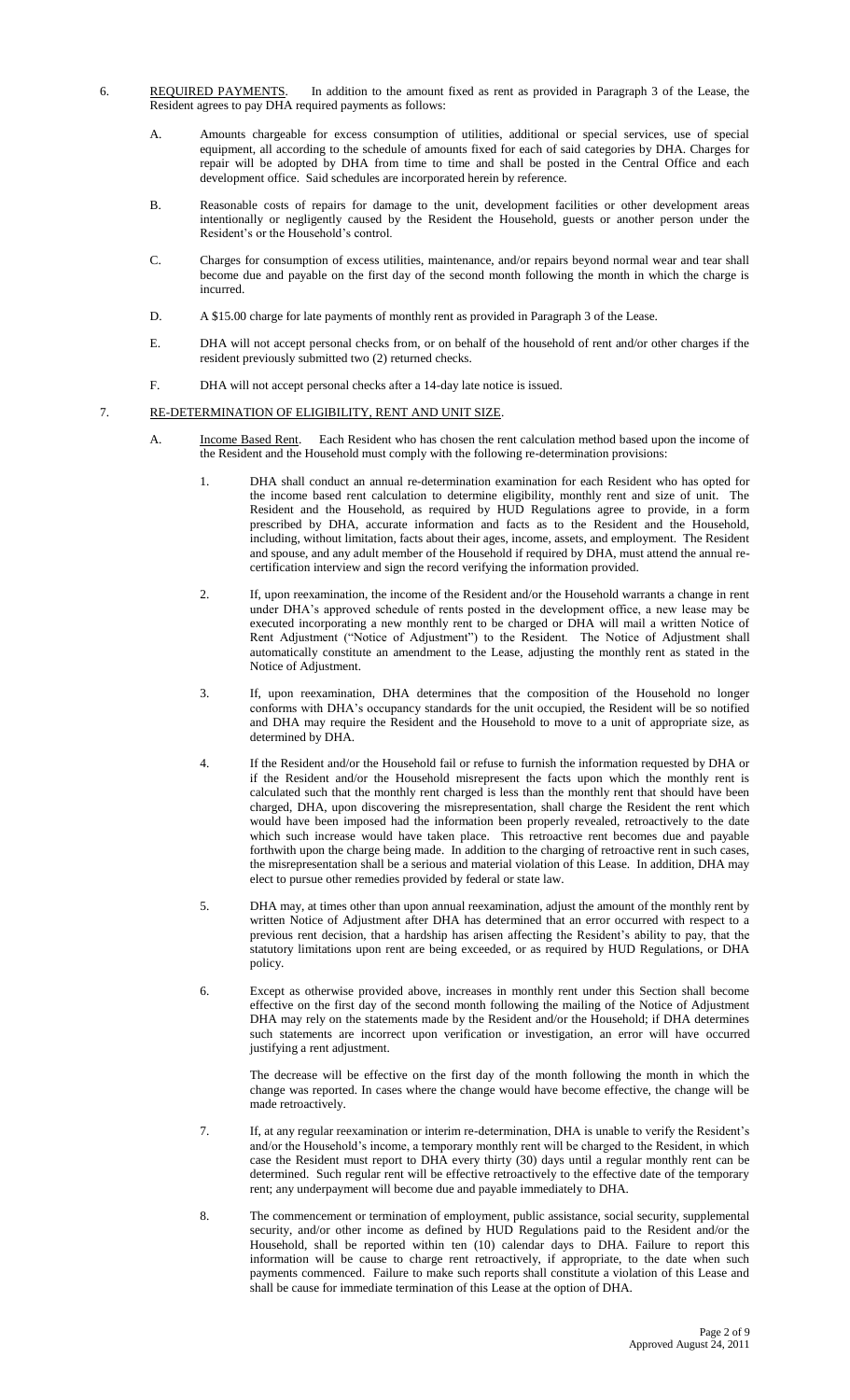- 9. When DHA re-determines the amount of rent payable by the Resident as monthly rent, not including determination of DHA's schedule of Utility Allowances for families in DHA communities, or determines that the Resident and the Household must transfer to another unit based upon family composition, DHA shall notify the Resident that 1) the Resident may request an explanation of DHA's determination which states the specific grounds of DHA's determination and 2) if the Resident does not agree with the determination, the Resident may request a hearing in accordance with the Grievance Procedure of DHA.
- B. Flat Rent. DHA shall conduct a re-determination examination at least every third year for each Resident who has opted to pay flat rent to determine eligibility, monthly rent and size of the unit required. Upon notice by DHA, the Resident and the Household agree to provide, in a form prescribed by DHA, accurate information and facts as to the Resident and the Household, including, without limitation their ages, income, assets, and employment. The Resident and spouse, and if required by DHA, any adult member of the Household, must attend the annual re-certification interview and sign the record verifying the information provided.
- 8. RESIDENT'S RIGHT TO USE AND OCCUPANCY.During the term of the Lease, the Resident and the Household identified in Paragraph 1(B), shall have the right to exclusive use and occupancy of the unit, including reasonable accommodation for guests. Any guest, as defined in Section 11. B-3. below, shall need prior written permission of DHA for such visitation. This provision permits accommodation of guests for a period not to exceed fourteen (14) days during a twelve (12) month period. Household members may engage in legal profit-making activities in the dwelling unit so long as the activities are incidental to the primary use of the units as a residence. Household members must received written approval from DHA. A violation of these provisions shall be cause for termination of the Lease at the option of DHA.
- 9. PETS. Upon the payment of \$300.00, a non-refundable pet fee, the Resident and the Household may own or have a common household pet in accordance with the Pet Policy of DHA, incorporated herein by reference. The Resident acknowledges that the amount of the pet fee is reasonable and agrees that DHA shall not be required to refund the pet fee in whole or in part. In the event that the pet(s) is/are permitted pursuant to this Paragraph, the Resident agrees to reimburse DHA for any primary or secondary damages caused thereby whether the damage is to the unit to common areas, or to any other DHA property, and to indemnify DHA from any liability to third parties which may result from keeping or having such pet $(s)$ .
	- A. The Resident shall maintain each pet responsibly and in accordance with HUD Regulations, state and local public health, animal control, and animal anti-cruelty laws and regulations, and with DHA policies which shall be posted in the development office. Non-compliance with these laws, regulations and policies shall be cause for termination of the Lease at the option of DHA.
	- B. The Resident shall remove any pet previously permitted under this paragraph within twenty-four (24) hours of written notification from DHA that the pet, in DHA's sole discretion, creates a nuisance or disturbance or is, in DHA's opinion, undesirable.
	- C. Neither this Paragraph 9 of the Lease nor the pet policy apply to public housing developments for the elderly or persons with disabilities nor do they apply to animals that assist, support or provide services to a person with a disability.
- 10. COMMUNITY SERVICE AND FAMILY SELF-SUFFICIENCY. Resident and adult members of the household shall perform eight (8) hours of community service within the community or participate in an economic self-sufficiency program, as that term is defined by federal law, for eight (8) hours each month unless otherwise exempt.
	- A. DHA shall make an annual determination regarding the compliance of the Resident and members of the household with the community service and self-sufficiency requirements no later than thirty (30) days prior to the expiration of the lease. If DHA determines that Resident or a member of Resident's household is noncompliant, DHA shall notify Resident of the determination and that the determination is subject to administrative grievance procedures. Resident's lease shall not be renewed unless Resident or the member of the Resident's household who is not in compliance with the community service and self sufficiency requirement enters into a written agreement with DHA to make up the missed hours by participating in a selfsufficiency program or contributing to a community service.

# 11. OBLIGATIONS OF THE RESIDENT AND THE HOUSEHOLD.

- A. The Resident and the Household are further obligated as follows:
	- 1. Discharge of Firearms. The Resident, the Household, guests and /or visitors shall not discharge or threaten to discharge a firearm of any type, including a "B-B" gun, or use or threaten to use a knife, club or any other weapon against any person on DHA property anywhere within the City of Durham.
	- 2. Illegal Firearms. The Resident, the Household, guest and/or visitors shall not display, use or possess illegal firearms, operable or inoperable) or other illegal weapons as defined by the laws and courts of the State of North Carolina anywhere on DHA property.
	- 3. Gasoline, Flammable or Explosive Materials. The Resident, the Household, guests and/or visitors shall not keep gasoline or any other explosives or highly flammable materials, machinery or equipment containing such explosive or flammable materials in the unit, in, or on any DHA property within the City of Durham. Electric space heaters and kerosene heaters are expressly prohibited by this provision.
	- 4. Sublease. The Resident and/or the Household shall not lease or sublet the unit.
	- Boarders or Lodgers. The Resident and/or the Household shall not accommodate boarders or lodgers in the unit. Boarders and lodgers are guests who are accommodated by the Resident and/or Household in the unit for fourteen (14) or more days within a twelve (12) month period without the express permission of DHA. Evidence of boarders and lodgers in the unit may include, but not be limited to:
		- (a) a non-resident's listing of the Resident's physical address in a telephone directory as that of the non-resident;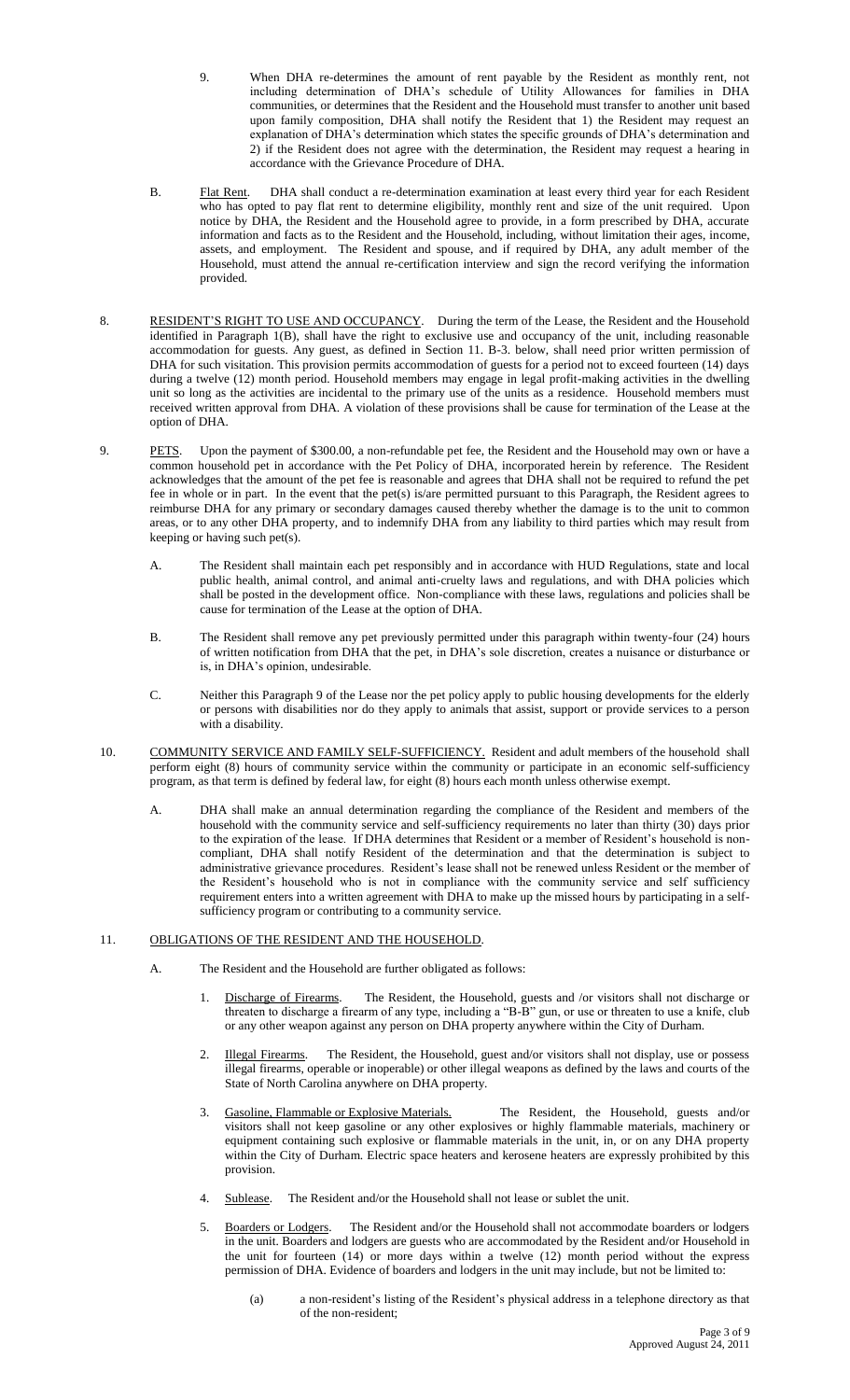- (b) a telephone, gas, electric and/or television cable bill addressed to a non-resident at the Resident's physical address;
- (c) the records of a non-resident's employer listing the Resident's physical address as that of the non-resident;
- (d) the non-resident's vehicle ownership records listing the Resident's physical address as that of the non-resident;
- (e) statements from neighbors or DHA employees who have personal knowledge of the nonresident living in the unit.
- 6. Use of Unit. The Resident and/or the Household shall not use the unit for any purposes other than as a private dwelling solely for the Resident and the Household.
- 7. Violation of Rules. The Resident, the Household, guests and/or visitors shall not violate any regulations promulgated by DHA for the benefit and well-being of the Development, DHA employees and/or DHA residents, which regulations shall be posted in the development office and incorporated herein by reference.
- 8. Violation of Housing Codes. The Residents, the Household, guests and/or visitors shall not violate any applicable provisions of building and housing codes materially affecting the health and safety of the Development, DHA employees and/or DHA residents.
- 9. Condition of the Unit. The Resident, the Household, guests and/or visitors shall keep the unit and such other areas as may be assigned to them for maintenance and upkeep as clean and safe as the condition of the unit and other areas permit. DHA shall conduct an annual inspection to verify that the Resident and the members of the Household are keeping the unit in a clean and safe condition and in a condition of continual care. The Resident shall immediately notify DHA of any damage or necessary repairs to the unit.
- 10. Disposal of Garbage. The Resident, the Household, guests and/or visitors shall dispose of ashes, garbage, rubbish and other waste in a sanitary and safe manner in appropriate receptacles.
- 11. Use of Utilities. The Resident, the Household, guests and/or visitors shall use all electrical, plumbing, sanitary, heating, ventilating, air-conditioning, and other facilities and appurtenances, including elevators, in a reasonable manner.
- 12. Destruction of Property. The Resident, the Household, guests and/or visitors shall not deliberately or negligently destroy, deface, damage or remove any part of the unit the Development building(s), facilities or common areas, or DHA property.
- 13. Disabling Fire Detector(s). The Resident, the Household, guests and/or visitors shall not disable any smoke detector(s). Resident shall promptly inform DHA of a malfunctioning smoke detector.
- 14. Damages to Premises. The Resident shall pay reasonable charges for the repair of damages to the unit, the Development building, facilities, or common areas or DHA property intentionally or negligently caused by the Resident, the Household, guests and/or visitors.
- 15. Disturbances. The Resident, the Household, guests and/or visitors shall conduct themselves in a manner that will not disturb the peaceful enjoyment of their neighbors or DHA employees.
- 16. Pets. The Resident, the Household, guests and/or visitors shall maintain pets in compliance with Paragraph 9 of the Lease. Only service animals and authorized pets are permitted on DHA property.
- 17. Illegal Activities.
	- (a) The Resident, the Household, guests and/or visitors shall not engage in any activity, including but not limited to criminal activity, on or off the premises, that threatens the health, safety or right of peaceful enjoyment by other residents, DHA employees, or persons residing in the immediate vicinity.
	- (b) The Resident, the Household, guests shall not engage in any drug-related criminal activity or violent criminal activity, as those terms are defined by HUD Regulations and/or state law, on or off the premises.
	- (c) Visitors shall not engage in any drug-related criminal activity or violent criminal activity on the premises.
- 18. Repairs/Alterations. The Resident, members of the Household, guests and/or visitors shall not repair, alter or install any equipment collectively referred to as "repairs") in the unit without the prior written consent of DHA. Provided, however, that if the Resident submits a written request to DHA to make repairs or requests that he/she be allowed to make such repairs and receives no response, either affirmatively or negatively from DHA within thirty (30) days after the request, the Resident may make such repairs as requested. Provided further that in emergency situations, DHA must respond within twenty-four (24) hours of the request or the Resident may make the necessary repairs.
- 19. Annual Re-certification. The Resident and members of the Household shall attend and cooperate with DHA in the re-certification process as described above, as required by HUD Regulations and DHA policies.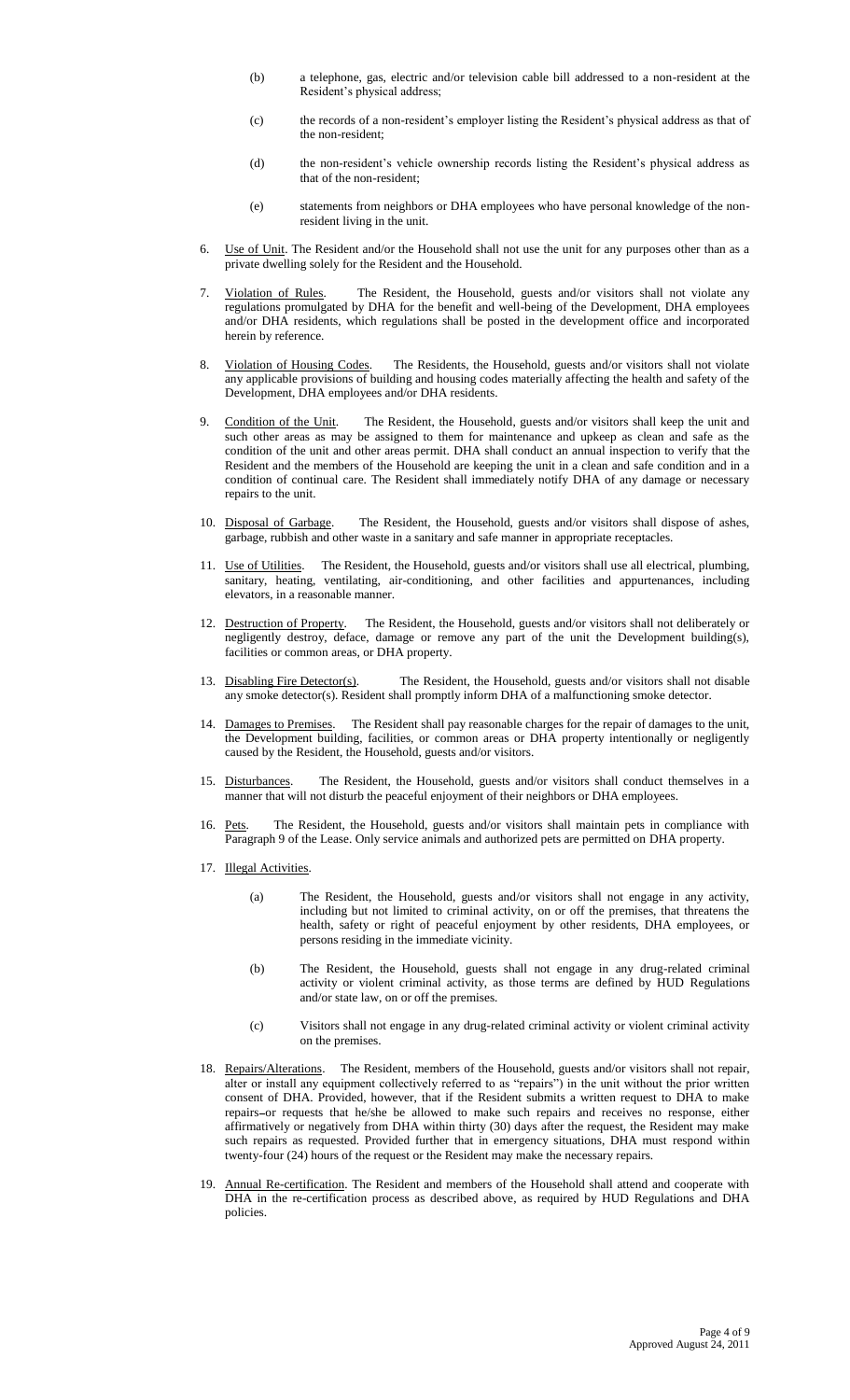#### 20. Motorized Vehicles.

- (a) Parking. The Resident, the Household, guests and/or visitors shall park motorized vehicles in designated parking areas with a current parking decal or visitor pass appropriately displayed, when applicable, and shall refrain from parking or driving on lawns, sidewalks, and common areas not designated for parking or driving. Improperly parked and/or unauthorized vehicles will be towed from the premises at the owner's expense.
- (b) Condition of Vehicles. All motorized vehicles shall be in an operable condition with fully inflated tires and current registration and inspection stickers. Inoperable or unlicensed vehicles on DHA property without the express permission of DHA will be towed from the premises at the owner's expense. Vehicles will be tagged with a notice allowing five (5) days to remove the vehicle before being towed. If the vehicle poses a safety threat to the residents, it will be towed immediately. All vehicles will be towed at the owner's expense. Automobile repairs are not permitted on DHA property.
- (c) Vehicles per Unit. Each household shall be permitted to park two (2) vehicles registered to members of the Household in the development parking lot, in accordance with the requirements of this Paragraph 9 of the Lease, if there is space available. If the Household would like to park more than two (2) vehicles on the property, the Resident shall make a request to DHA. It shall be the sole discretion of DHA to permit or deny such a request.
- 21. Trespassed Individuals. The Resident and the Household shall keep off DHA's property anywhere within the City of Durham any individual who has been trespassed or banned from DHA's property anywhere within the City of Durham. The Resident and the Household shall regularly review the list of trespassed individuals, which shall be posted in the development office.
- 22. Obscene or Threatening Language and Behavior. The Resident, the Household, guests and/or visitors shall refrain from obscene or threatening language or behavior while on any property owned by DHA.
- 23. Water-filled Furniture. The Resident and the Household shall not keep waterbeds or any other water filled furniture in the unit unless the Resident has obtained the prior written consent of DHA.
- 24. False/Misleading Information & Fraud.
	- (a) The Resident and/or the Household shall not furnish false or misleading information to DHA.
	- (b) The Resident and/or the Household shall not commit any fraud in connection with any Federal housing assistance program.
	- (c) The Resident and/or the Household shall not receive assistance for occupancy of any other unit assisted under any Federal housing assistance program.
- 25. Payment of Rent. The Resident shall pay rent as required by Paragraph 3 of the Lease. The nonpayment of rent, including failure by the Resident to pay rent when due two (2) times within a twelve (12) month period, which results in DHA filing court papers is a material violation of the Lease. DHA shall have the right to terminate the Lease for nonpayment and take possession of the unit; the Resident shall have forfeited the opportunity to tender the rent and maintain possession of the unit pursuant to state law.
- 26. Abuse of Alcohol. The Resident and the Household shall not engage in an abuse or pattern of abuse of alcohol that interferes with the health, safety, or right to peaceful enjoyment of the premises by other residents.
- 27. Lifetime Sex Offender Registration. If the Resident and/or Household is subject to a lifetime or state registration requirement under any state's sex offender laws, the registrant must be removed from the household or this Lease will be terminated as provided by HUD regulations.
- 28. Resident shall be responsible for keeping the Resident's yard free of litter and debris. If management discovers trash or debris in the yard of the Resident, the Resident shall be notified to remove the litter or debris immediately. If within twenty-four (24) hours the trash and debris has not been removed, management will remove the trash or debris and the resident will be charged a \$25.00 fee.
- 29. Resident shall attend a total of four (4) community meetings per calendar year. **Community meetings are meetings approved by DHA management, to include Resident Council meetings.** If the Resident occupies the unit after prior meetings have concluded, and no other community meetings have been offered within that calendar year, the resident shall be excluded from participation. Resident participation to attend community meetings may be waived by DHA upon a finding of extraordinary and compelling circumstances.
- B. For purposes of this Lease:
	- 1. "drug" means a controlled substance as defined by North Carolina law;
	- 2. "drug-related criminal activity" means the illegal manufacture, sale, distribution, or use of a drug, or possession of a drug with intent to manufacture, sell, distribute, or use the drug;
	- 3. "guest" means a person temporarily staying in the unit with the consent of the Resident or the Household with authority to consent on behalf of the Resident;
	- 4. "visitor" means "a person under the Resident's control," which shall be further defined as a person not staying as a guest in the unit, but is or was present on the premises at the time of the activity in question because of an invitation from the Resident or the Household with authority to consent on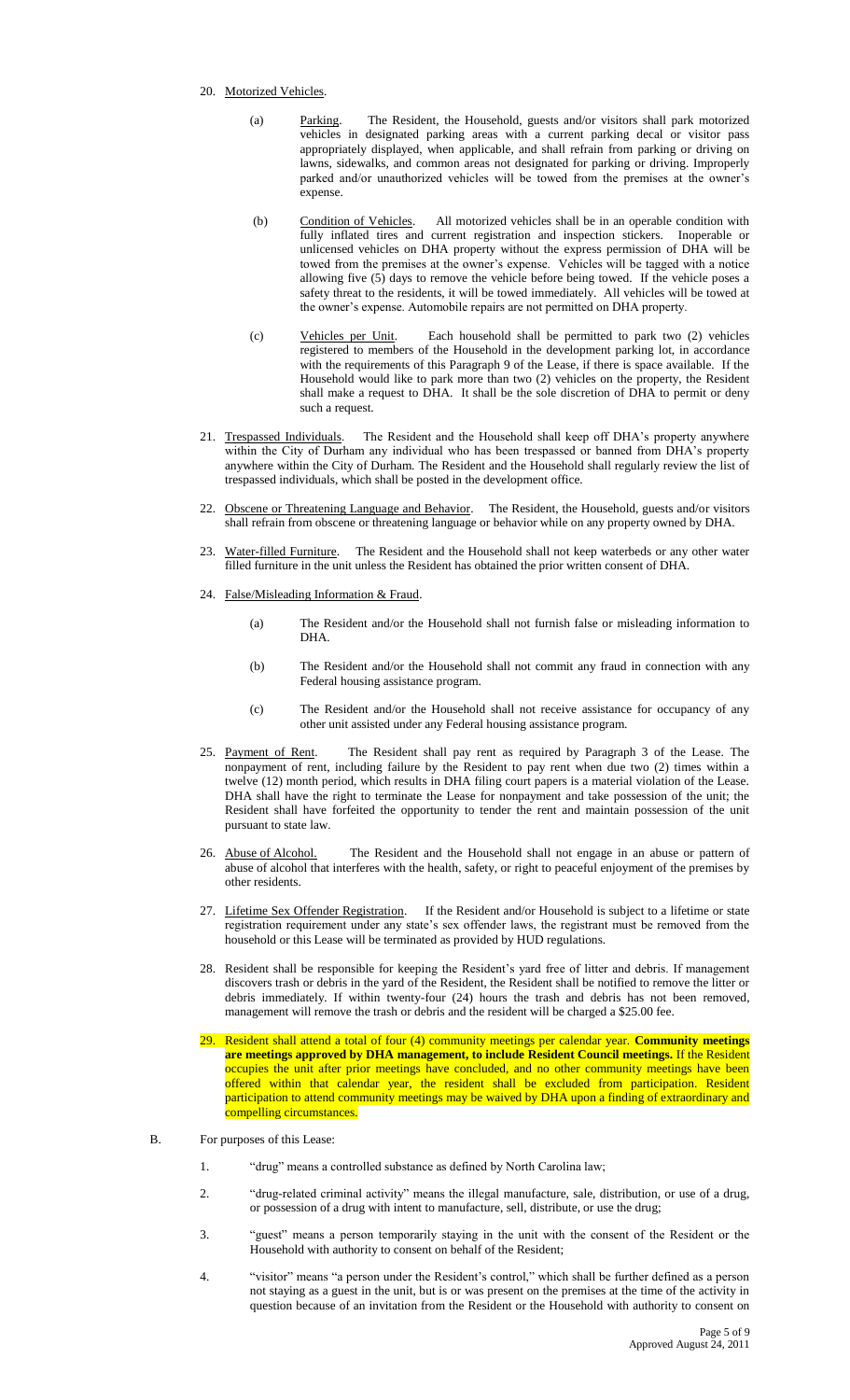behalf of the Resident;

- 5. "premises" means the building or complex or development in which the Resident's unit is located, including common areas and grounds; and
- 6. "violent criminal activity" means any criminal activity that has as one of its elements the use, attempted use, or threatened use of physical force substantial enough to cause, or be reasonably likely to cause, serious bodily injury or property damage.

## 12. OBLIGATIONS OF DHA**.** The obligations of DHA pursuant to the Lease shall include the following:

- A. To maintain the unit and the Development in a decent, safe and sanitary condition.
- B. To comply with requirements of applicable building codes, housing codes and HUD Regulations materially affecting health and safety.
- C. To make necessary repairs, alterations and improvements to the unit necessitated by normal wear and tear.
- D. To keep development buildings, facilities and common areas, not otherwise assigned to the Resident for maintenance and upkeep, in a clean and safe condition.
- E. To maintain in good and safe working condition electrical, plumbing, sanitary, heating, ventilation, airconditioning and other facilities and appliances, including elevators, supplied or required to be supplied by DHA, provided that if maintenance or repairs are necessary by reason of damages intentionally or negligently caused by the Resident, the Household, guests and/or visitors, the reasonable cost of such maintenance or repairs shall be charged to the Resident.
- F. To provide and maintain appropriate receptacles and facilities for the collection of ashes, garbage, rubbish, and other waste, in accordance with Paragraph 10(A)(9) of the Lease.
- G. To supply running water, reasonable amounts of hot water, and reasonable amounts of heat at appropriate times of year (according to local custom and usage), except where the building that includes the unit is not required by law to be equipped for such purpose(s), or where heat or hot water is generated by an installation within the exclusive control of the Resident and supplied by a direct utility connection.
- H. To post a list of trespassed or banned persons from DHA property in the development office.
- I. To notify the Resident:
	- (1) of specific grounds for any proposed adverse action by DHA; and
	- (2) when DHA will afford the Resident an opportunity for a hearing under the grievance procedure.
- J. In the event that the unit is damaged to the extent that conditions are created which are hazardous to life, health, or safety of the Resident and the Household, as determined by DHA, DHA shall repair the unit within a reasonable time or offer standard alternative accommodations, if available, to the Resident. The Resident shall pay reasonable charges for the repair of damages intentionally or negligently caused by the Resident, the Household, guests and/or visitors. Rent abatement shall be offered to the Resident in proportion to the seriousness of the damage and loss in value as a dwelling unit if repairs are not made or accommodations not offered in compliance with HUD Regulations. There shall be no abatement of rent when the Resident rejects alternate accommodations or if the damage was caused by the Resident, the Household, guest and/or visitor.

## 13. PRE-OCCUPANCY AND MOVE-OUT INSPECTION.

- A. Pre-occupancy Inspection. DHA and the Resident shall be obligated to evaluate the unit prior to commencement of occupancy by the Resident; DHA shall furnish the Resident with a written statement, which shall be signed by DHA and the Resident, of the condition of the unit and the equipment provided with the unit.
- B. Move-out Inspection. DHA shall evaluate the unit at the time the Resident vacates the unit and furnish the Resident with a written statement of any charges to the Resident in accordance with Paragraph 6 of the Lease. Provisions shall be made for the Resident's participation in the move-out inspection unless the Resident vacates without giving DHA prior notice as required by Paragraph 14(B).
- 14. ENTRY OF THE UNIT DURING TERM OF LEASE. Other provisions of this Lease notwithstanding, DHA may enter the unit occupied by the Resident after at least two (2) days' notice for the purpose of performing routine inspections and maintenance, for making improvements or repairs, or to show the unit for releasing. Entry shall be made during reasonable hours. The notice shall be in writing, specifying the date, time and purpose of the entry. However, entry can be made at any time without notice when there is reasonable cause to believe that an emergency exits, likely to endanger the life or health of persons or to destroy or damage property.

When the Resident requests maintenance on the unit, DHA shall attempt to provide such maintenance at a time convenient to the Resident. If the Resident is absent from the unit when DHA comes to perform the maintenance, the Resident's request for maintenance shall constitute permission to enter the unit.

In the event that the Resident and all adult members of the Household are absent at the time of entry, DHA shall leave in the unit a written statement specifying the date, time and purpose of entry prior to leaving the unit.

# 15. TERMINATION OF TENANCY.

- A. Termination of Tenancy by DHA. DHA may terminate tenancy only for serious or repeated violation of material terms of the Lease or for other good cause. Other good cause includes, but is not limited to, the following: criminal activity and alcohol abuse (as defined below), discovery by DHA after admission of facts that made the Resident ineligible, discovery of false statements or fraud, and failure of the Resident to accept DHA's offer of a lease revision pursuant to HUD Regulations and state law.
	- 1. Criminal Activity and Alcohol Abuse. Criminal activity and alcohol abuse shall mean, but is not limited to, the following:
		- (a) Any drug-related criminal activity on or off the premises by the Resident, the Household, guests;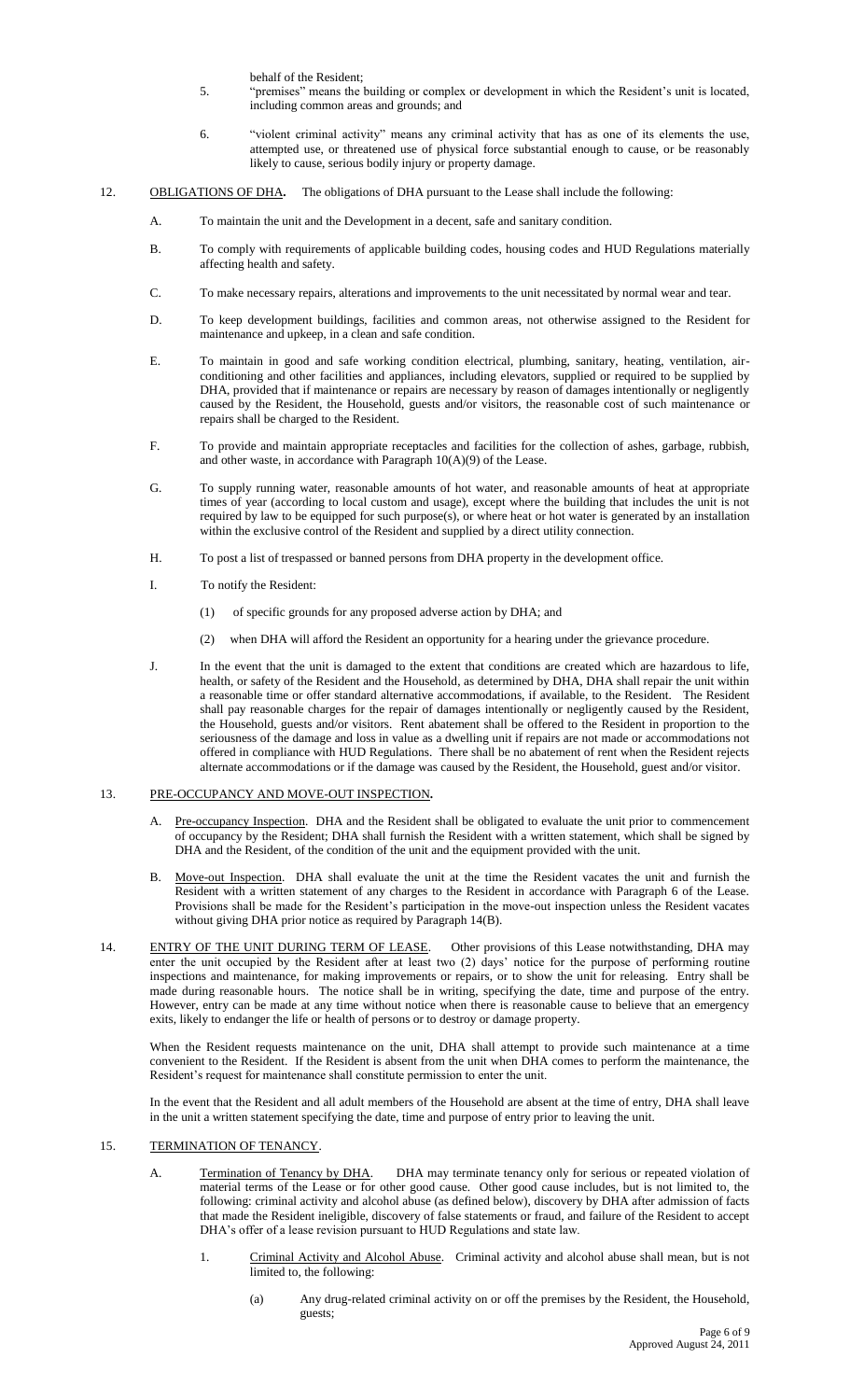- (b) Any drug-related criminal activity on the premises by visitors;
- (c) DHA determines that the Resident or the Household is engaging in the illegal use of drugs;
- (d) DHA determines that a pattern of illegal use of drugs interferes with the health, safety, or right to peaceful enjoyment of the premises by other residents;
- (e) Criminal activity by the Resident, the Household, guests, or visitors, that threatens the health or safety of, or right to peaceful enjoyment of the premises by other residents or persons residing in the immediate vicinity of the premises;
- (f) The Resident (1) is fleeing to avoid prosecution, or custody or confinement after conviction, for a crime, or attempt to commit a crime, which is a felony under the laws of the place from which the individual flees, and/or a high misdemeanor; or (2) is violating a condition of probation or parole imposed under federal or state law;
- (g) DHA determines that the Resident or the Household has engaged in abuse or a pattern of abuse of alcohol that threatens the health, safety, or right to peaceful enjoyment of the premises by other residents;
- (h) DHA determines that the Resident or the Household has furnished false or misleading information concerning illegal drug use, alcohol abuse, or rehabilitation of illegal drug users or alcohol abusers; or
- (i) It shall be cause for immediate termination of the tenancy and this Lease if DHA determines that the Resident or the Household has ever been convicted of drug-related criminal activity for manufacture or production of methamphetamine on the premises of federally assisted public housing.
- (j) Criminal activity directly related to domestic violence, dating violence, sexual assault or stalking shall not be considered cause for termination of assistance for any participant or immediate member of a resident's family who is a victim of the domestic violence, dating violence, sexual assault or stalking. DHA may bifurcate the dwelling lease to terminate assistance to remove a lawful resident or member of the household who engages in criminal acts of violence to family member or others without terminating the victimized lawful resident.
- 2. Written Notice. In the event of termination of the Lease by DHA, DHA shall give the Resident written notice of termination, which notice shall be delivered to the Resident by hand delivery to the Resident or an adult member of the Household or prepaid first-class mail properly addressed to the Resident. Any such notice given by DHA shall state the specific reason(s) for termination and shall inform the Resident of the right to make such reply as he/she may wish the right to examine DHA's documents directly relevant to the termination, and the right to request a hearing in accordance with DHA's Grievance Procedure when applicable.
- 3. Length of Notice.
	- (a) DHA shall give the Resident fourteen (14) days written notice of Lease termination in the case of failure to pay rent.
	- (b) In cases covered by the exclusion included in section 20.A, DHA shall give the Resident written notice (not to exceed three (3) days) when the health or safety of other residents, DHA employees, or persons residing in the immediate vicinity of the premises is threatened. DHA, with cause, may initiate an immediate termination action. Such Lease violations requiring only three (3) days notice include, but are not limited to, armed physical assaults, discharge of firearms, abuse of alcohol or illegal drugs, conviction of the Resident or a Household member of a felony, and other illegal activities.
	- (c) DHA shall give the Resident thirty (30) days notice for termination in all other cases provided that if a State or local law provides for a shorter period of time, the shorter period shall apply.
- 4. Notice to Post Office. If DHA evicts the Resident from the unit for criminal or drug activity, DHA shall notify the local post office serving the unit that the resident and/or the Household no longer reside in the unit so that the post office will stop mail delivery for such persons and there will be no reason for their return to the property.
- B. Termination by the Resident.
	- 1. In the event of termination of the Lease by the Resident, the Resident shall give DHA written notice of termination, which notice shall be hand delivered to the central office of DHA, or sent by prepaid first-class mail properly addressed.
	- 2. The Resident shall give DHA fourteen (14) calendar days notice in all cases.
- 16. ABANDONMENT OF DWELLING AND PROPERTY. The unit and personal property therein shall be deemed abandoned if DHA finds by clear evidence that the unit has been voluntarily vacated after the paid rental period has expired and DHA has no notice of a disability that caused the vacancy. A presumption of abandonment shall arise ten (10) or more days after DHA has posted a notice of suspected abandonment inside and outside of the unit and has received no response from the Resident. In the event of abandonment, DHA shall exercise its rights under state law to recover possession of the unit and dispose of personal property.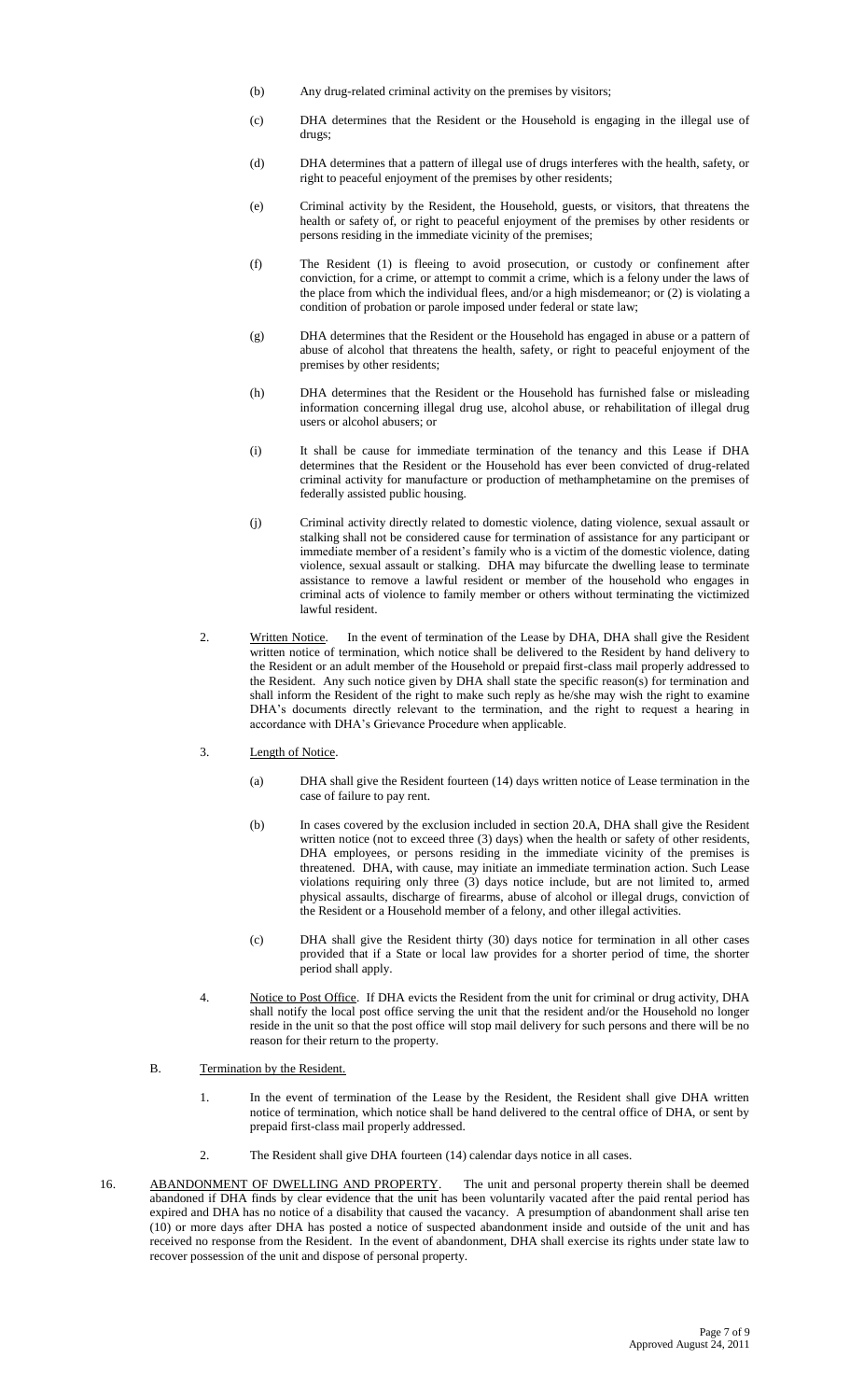- 17. ADDITIONAL COMMENTS. The Resident shall abide and be governed by the provisions of the ACOP, The Residents' Handbook and the Statement of Policies Governing Housing Developments which are mandatory and which have been posted in the Central Office and each development office, not inconsistent with the provisions of the Lease.
- 18. CHANGES IN THE LEASE. Except for the term of Lease and monthly rent, the terms of this Lease shall not be changed or modified except in accordance with HUD Regulations and state law, and by agreement in writing duly executed by DHA and the Resident.
- 19. ACCOMMODATION OF PERSONS WITH DISABILITIES. The Resident may, at any time during tenancy, request reasonable accommodation of a handicap of the Resident or a member of the Household, including reasonable accommodation so that the Resident or a member of the Household may meet the requirements of tenancy.
- 20. EXPLANATION OF GRIEVANCE PROCEDURE**.** Except for the exclusions listed in 20(A) below, all disputes concerning the obligations of the Resident, the Household and DHA, in accordance with the Lease and/or HUD regulations, which adversely effect the Resident's or the Household's rights, duties, welfare or status (collectively referred to as "grievance"), shall be resolved in accordance with the Grievance Procedures of DHA, as may be amended from time to time, incorporated herein by reference. If required payments are in dispute, the amount in dispute shall be paid to DHA, to be held in an escrow account pending the settlement of the dispute; amounts not in dispute shall be paid to DHA as scheduled.
	- A. Exclusions. DHA hereby excludes from the grievance procedure any grievance concerning a termination of tenancy or eviction that involves:
		- 1. any criminal activity that threatens the health, safety or right of peaceful enjoyment of the premises by other residents or DHA employees;
		- 2. any drug-related or violent criminal activity on or off the premises; or
		- 3. any criminal activity that resulted in felony conviction of the Resident or the Household.
	- B. Informal Settlement. The Resident may request an informal discussion of the grievance with the property manager or such other person who has been appointed to conduct the informal discussion by the Executive Director or his designee. The property manager shall prepare a summary of the discussion that includes the names of the participants, date of the discussion, the proposed disposition of the grievance and the reasons therefore, and informs the Resident of the procedures for obtaining a formal grievance hearing if the Resident is dissatisfied with the determination.
	- C. Grievance Hearing. Following receipt of the disposition of the informal settlement hearing, the Resident may request a hearing as provided by the Grievance Procedures of DHA, incorporated herein by reference.
		- The Resident must continue to pay rent while any grievance is pending. If the subject of the grievance is the amount owed by the Resident as rent, then as rent comes due while the grievance is pending, the Resident shall pay the monthly rent amount that had been charged to the Resident the month prior to the initiation of the grievance procedure. The Resident shall continue to pay this amount each month until the grievance is resolved unless DHA determines that a financial hardship exists, according to HUD Regulations.
		- 2. The amount paid by the Resident while a grievance is pending will be held in escrow. If the resolution of the grievance is that the rent charged should have been less than the amount paid by the Resident while the grievance was pending, an appropriate refund shall be promptly made. If the resolution of the grievance requires that the Resident pay an amount greater than the amount paid by the Resident while the grievance was pending, the Resident shall pay the additional amount in accordance with the decision of DHA.
		- 3. Failure to make the rental payments when due while the grievance is pending will result in termination of the grievance procedure.
		- 4. The requirement to pay rent while the grievance is pending may be waived by DHA for good cause shown by the Resident.
		- 5. The Resident's failure to make rental payments while the grievance is pending will not affect the Resident's right to contest DHA's decision in an appropriate judicial proceeding.
		- 6. If the Resident is grieving the calculation of imputed welfare income, the Resident is not required to pay the escrow deposit for the portion of the rent attributable to the imputed welfare pursuant to HUD Regulations.
- 21. Ability to Comply with Lease. If, during the term of the Lease, the Resident, by reason of physical or mental impairment, is no longer able to comply with the material provisions of the Lease and cannot make arrangements for someone to aid him/her in complying with the Lease, and DHA cannot make any reasonable accommodation that would enable the Resident to comply with the Lease, THEN, DHA will assist the Resident or designated members of the Household to find more suitable housing and move the Resident from the unit. If there are no family members who can or will take responsibility for moving the Resident, DHA will work with appropriate agencies to secure suitable housing and will terminate the Lease in accordance with Section 14 of the Lease.